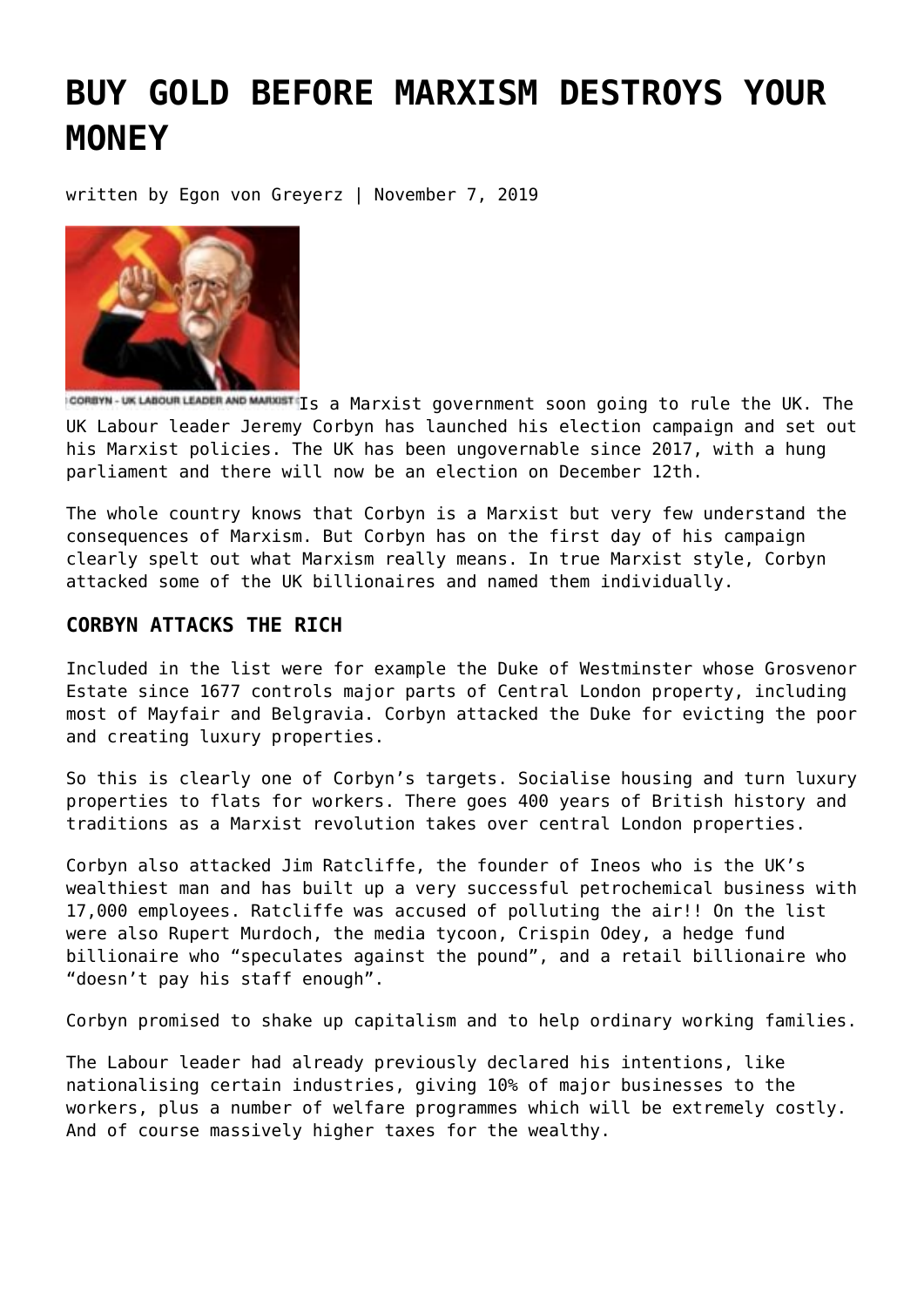

So, like all socialists, communists and

Marxists, you spend money that you haven't got and then promise the workers the earth. Margret Thatcher explained it beautifully:

# **"THE PROBLEM WITH SOCIALISM IS THAT YOU EVENTUALLY RUN OUT OF OTHER PEOPLE'S MONEY".**

Of course it is important to look after your employees and pay them properly. And of course the current system has gone too far in rewarding speculation and leverage. But it is not the "capitalists" fault. It is actually governments and central banks that have created this situation. By interfering in the natural business cycle, printing unlimited amounts of money, increasing debt, (both private and public) and manipulating interest rates central banks have primarily benefitted the wealthy.

# **THE VAST GAP BETWEEN RICH AND POOR – THE SEED OF REVOLUTION**

Most of the printed money since 2006 was intended to prop up an insolvent financial system. Thus the money stayed with the banks and could be used by banks and bigger investors to leverage their investments and thus their wealth. This is why especially the Western world has seen a totally unprecedented gap develop between ordinary people and the mega-rich.

As long as normal people have jobs, housing, food on the table and social security they will not revolt. But **in the next few years, as the 2006-9 financial crisis returns with a vengeance, the world will rapidly change. Massive money printing will lead to depressionary hyperinflation which will turn into a deflationary implosion of the financial system 2-3 years later. As the depression takes hold, many people will have no jobs, no money and no social security.**

This will lead to empty stomachs and social unrest. Marxist left-wing governments will come to power and in some countries there will be right-wing fascism. Marxist governments will attack the wealthy, just like Corbyn is doing, and turn the people against this privileged group. Attacking with words will lead to physical violence and prominent wealthy people will be targeted. Many will rightly fear for their security and lives.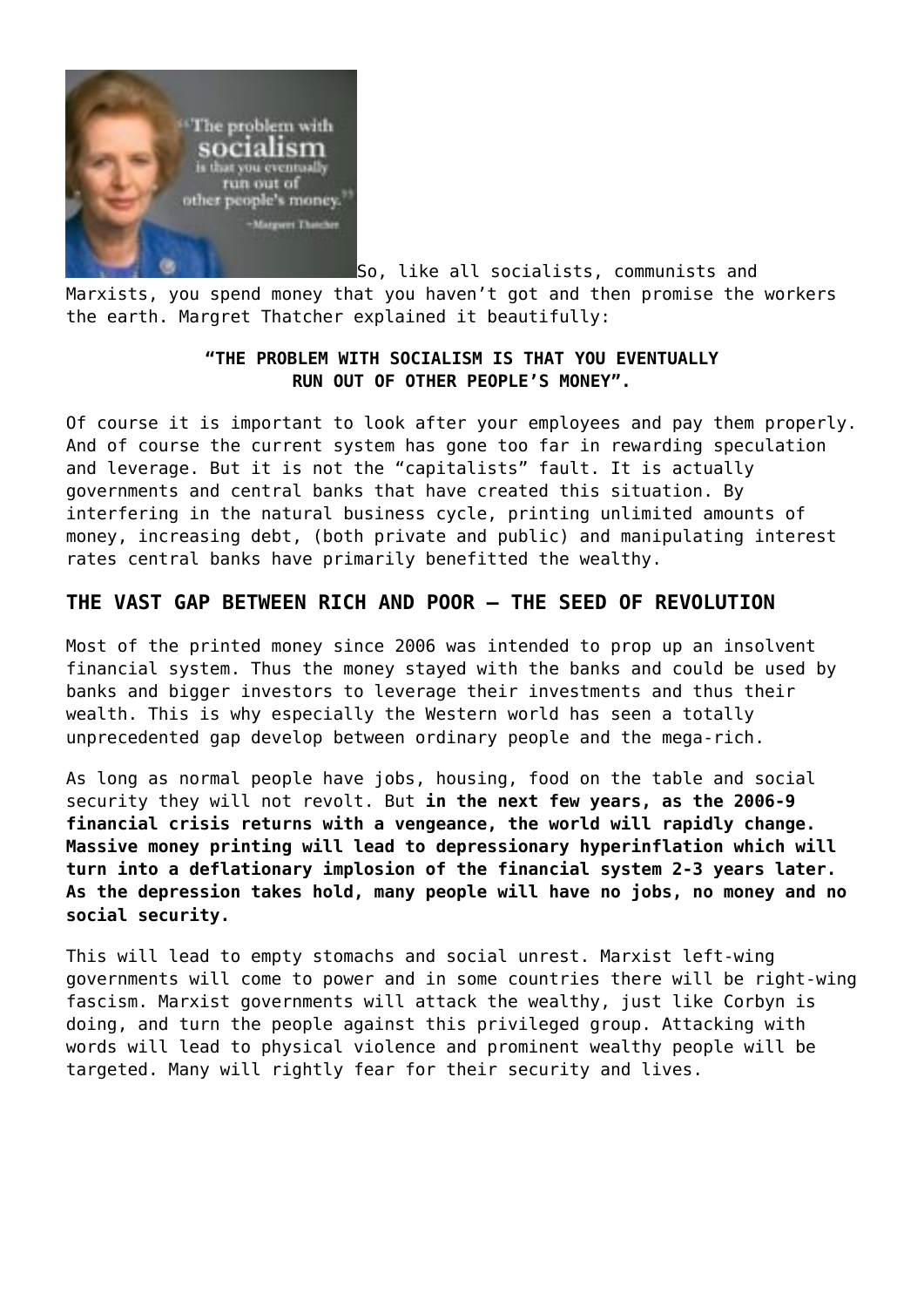

When Marxist leaders attack the privileged, desperate people will respond. This is how revolutions start in unequal societies. We can think back to some of the major revolutions that changed history like the French Revolution in 1789 or the Bolshevik one under Lenin in Russia in 1917.

There is of course no certainty that history will repeat itself but the underlying conditions and risk are certainly present. In the coming UK election on December 12th, Boris Johnson is odds on to win but that is clearly not a given. There is a high risk that no party gets overall majority which would mean five years with a hung parliament which would be very damaging for the UK.

But even if Corbyn doesn't win this time, at the next election in five years' time, (or earlier if there is a no confidence vote), the economy is likely to have deteriorated severely. This would open the way for a Marxist government which will promise the suffering people everything without having any means to pay for it. **And this socialist/Marxist fever will spread throughout the world.**

Marxism will precipitate the collapse of nations. Depending on at what point in the cycle a Marxist party comes to power, they will either fuel the hyperinflationary period by printing unlimited amounts of money, or they will gain power as the deflationary depression has set in. Either way, Marxist policies will dramatically worsen the economic situation in every country where it prevails.

#### **EAST GERMANY IS THE BEST PROOF THAT COMMUNISM DOESN'T WORK**

The split of Germany after WWII is probably the best proof that communism doesn't work. While West Germany recovered quickly from the war and became an economic superpower, East Germany became a poor communist country with low productivity and low economic output. When the two countries unified in 1990, the difference in prosperity was remarkable.

The Marxist economy that Corbyn and his ilks would create will have the seeds of its own destruction built into the system. Still a centrally steered economy supported by strong military and police power can last a long time. Communism in the Soviet Union lasted over 70 years.

A soft or violent Marxist revolution is probably inevitable *"as a final and total catastrophe of the currency system involved" (von Mises).*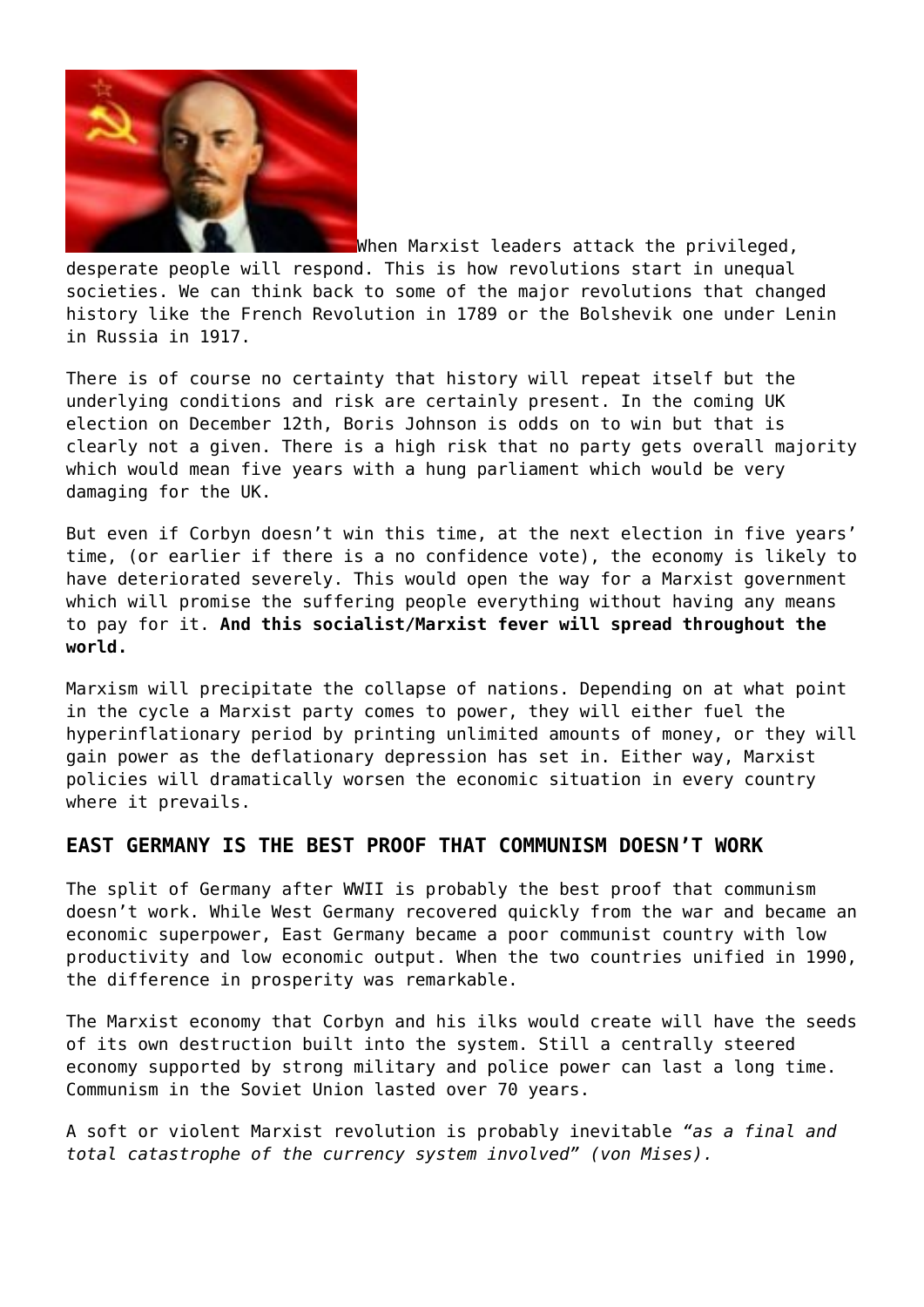## **LAGARDE – THE FUTURE MOST POWERFUL MAN PERSON IN EUROPE**



But before that happens the current generals of finance will all chip in to create the final downturn. The new head of the ECB, Christine Lagarde, will probably be the strongest man person in Europe. She is a globalist and a member of the elite. As the banks and the financial system in Europe crumbles, Lagarde will probably grab more power than the leaders of Germany, France and the other major European nations. After all the ECB has the history of intervening in domestic politics of many of its member states.

Draghi was not yet President of the ECB when the EU toppled the Greek prime minister in 2010. But he was directly involved with the interference of several political situations in Eurozone countries. Like pushing Italy's Berlusconi out in 2011 and installing EU's own man. He was also behind demanding constitutional changes in Spain.

#### **EU / ECB SHENANIGANS**

**A former ECB governor described their methods as such:** *"They threaten governments that misbehave with financial destruction. They cut off refinancing and threaten to kill the banking system. They create a roll-over crisis in the bond market. This is what happened to Italy in 2011."*

This explains how **the ECB by controlling the money has total financial and therefore also political power over its member countries.** Draghi used these methods on the Greek Syriza government in 2015 by turning off the ECB refinancing window and thus choking the Greek economy. This was enough to bring the Greek government to heel.

So the ECB has clearly understood what Mayer Amsel Rothschild said: "Give me control of a nation's money and I care not who makes its laws" The Eurozone countries are totally in the stranglehold of the ECB. Their only chance of independence is to **leave the EU and the Eurozone (Euro). They can only do this by reneging on their debt and creating their own currency.** This is clearly a major step to take but something that bankrupt countries **like Greece and Italy should have done many years ago.** These countries cannot survive in the long term with a Euro which is too high and a debt that they can never repay. At some point in the next few years, this process will be the start of the inevitable dissolution of the EU.

The collapse of stock and debt markets as well as most currencies will exacerbate this downturn as it develops into the worst global crash in history.